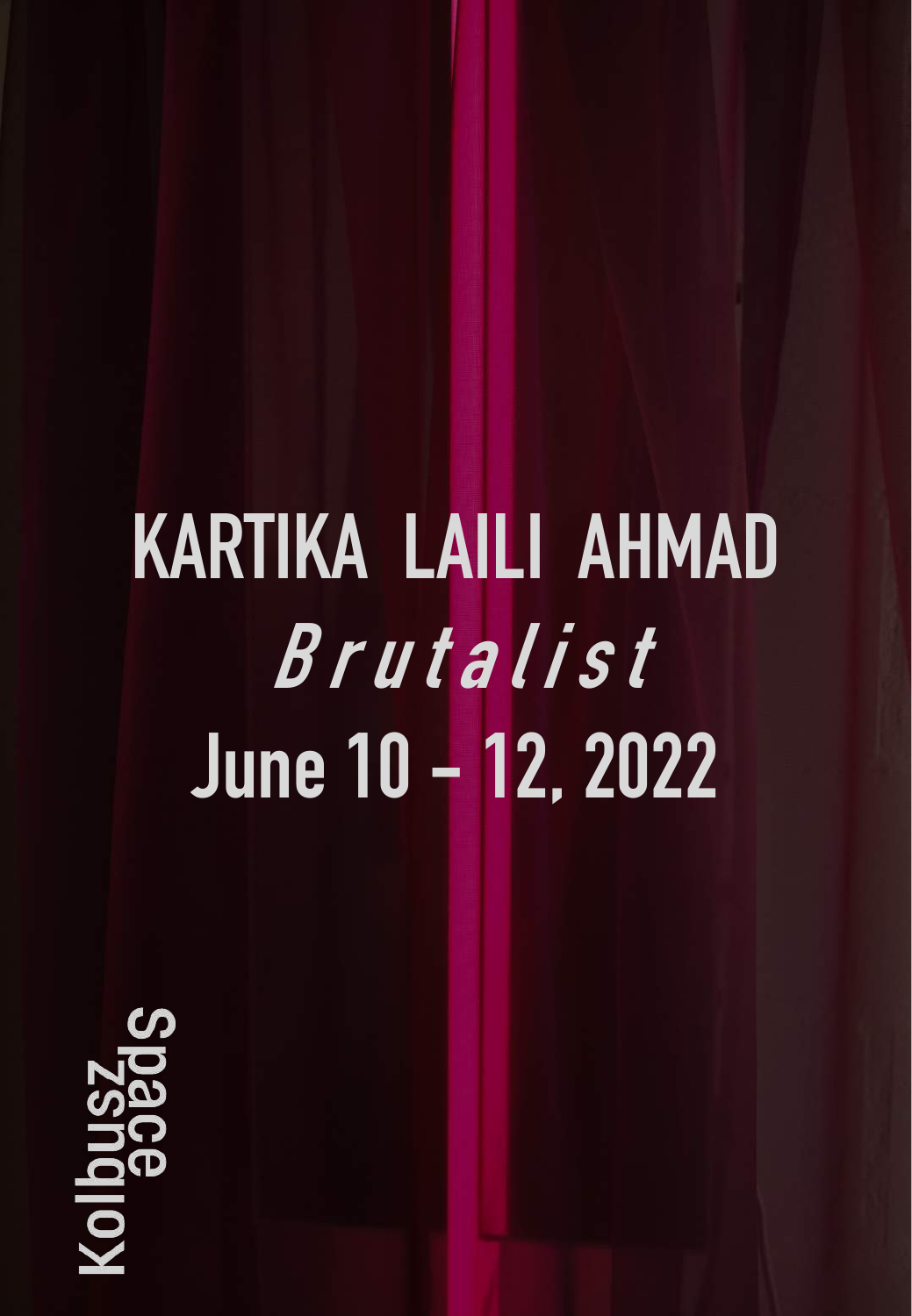

Kartika Laili AHMAD *Glimmer* 2022 Perspex with argon filled glass, plug into standard GPO, dimmable. 100 x 100 x 25cm A\$4,000 Edition of 2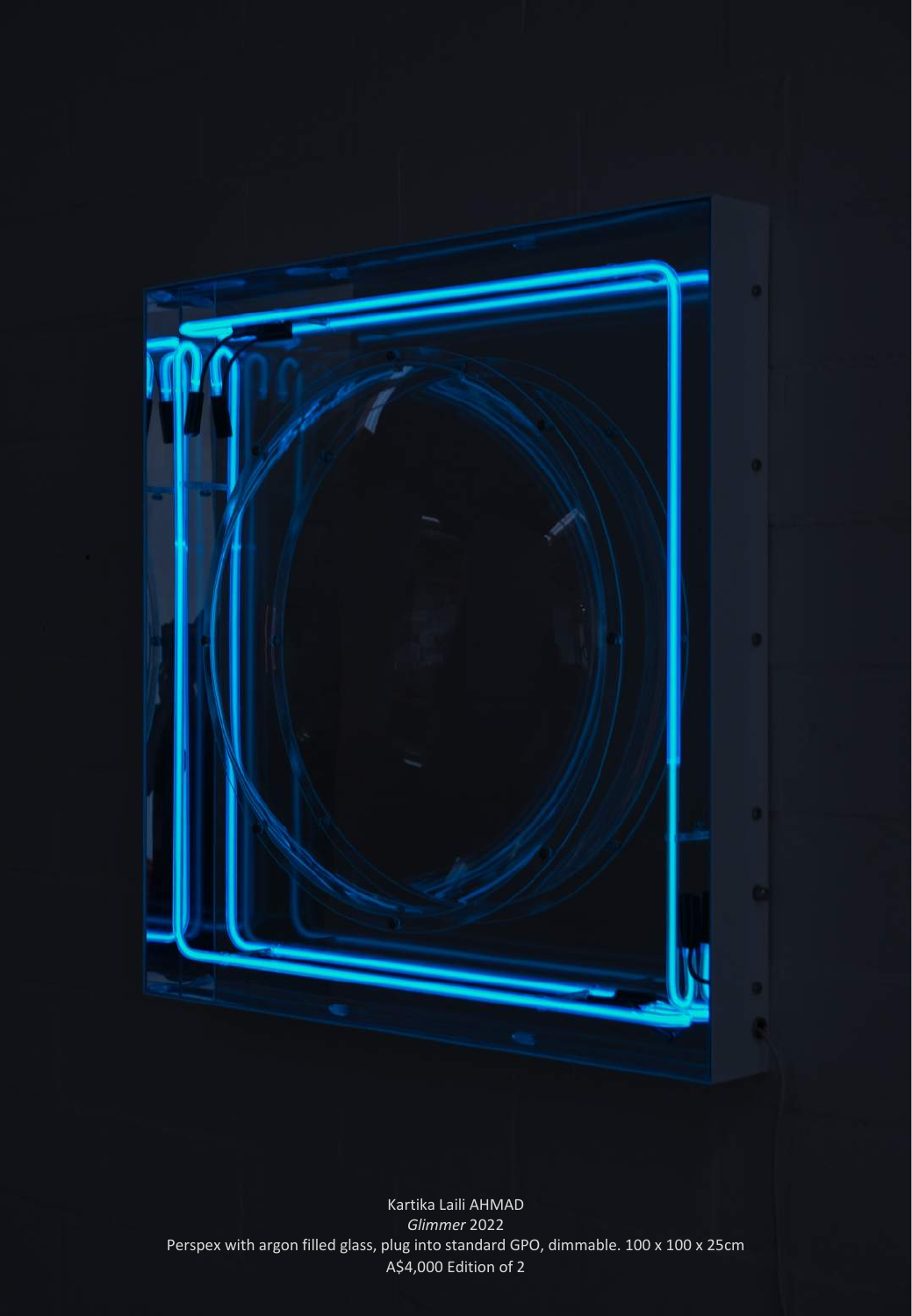Kartika Laili AHMAD *Klein* 2022 Perspex with argon filled glass, plug into standard GPO, 126 x 19 x 6.5cm A\$2,100 each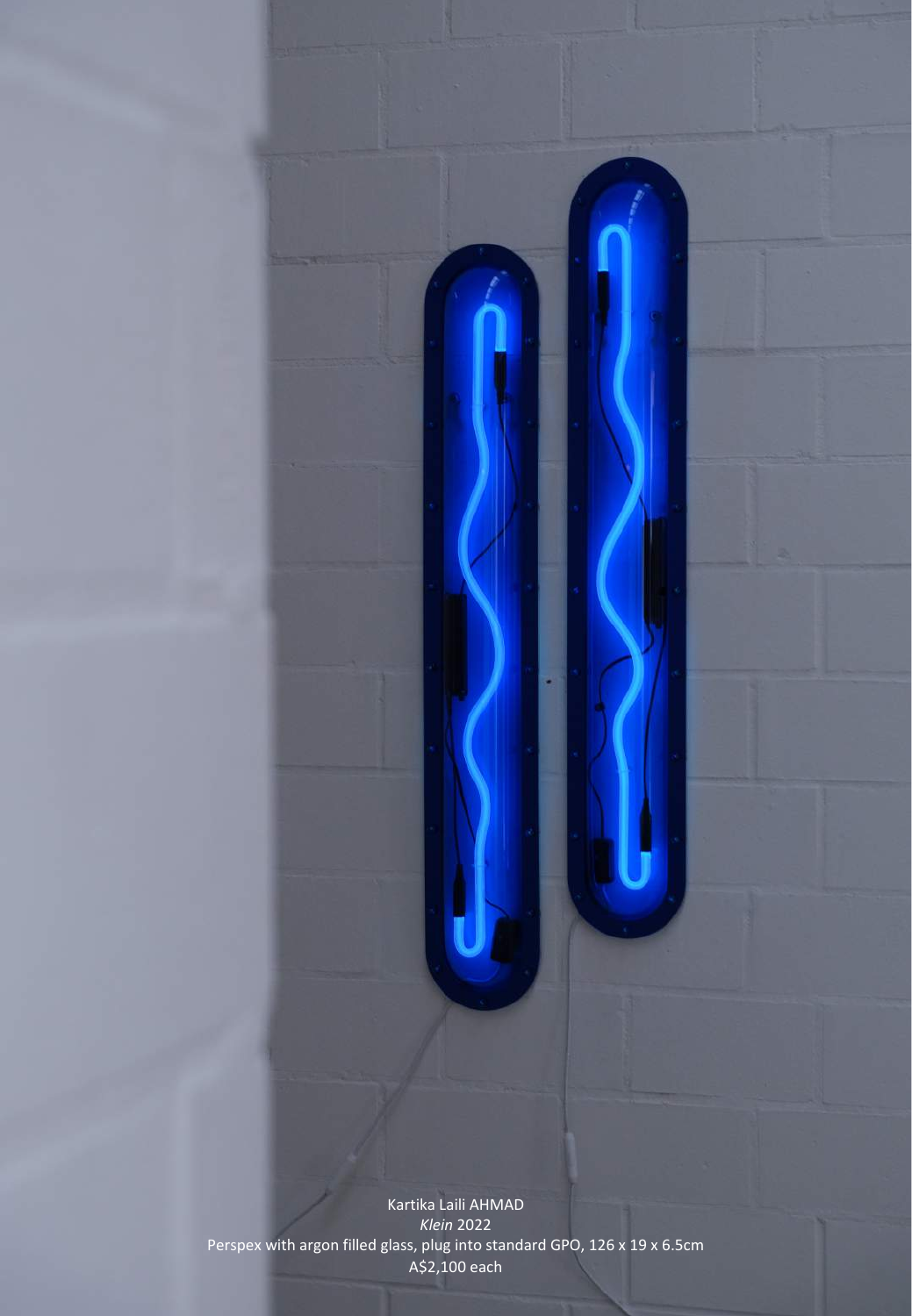Kartika Laili AHMAD *Rejuvenation, Pleasure, Delight* 2022 Perspex with neon filled glass, plug into standard GPO, dimmable. Fabric by Christian Zuzunaga for Kvadrat, dimensions variable A\$3,500 unique edition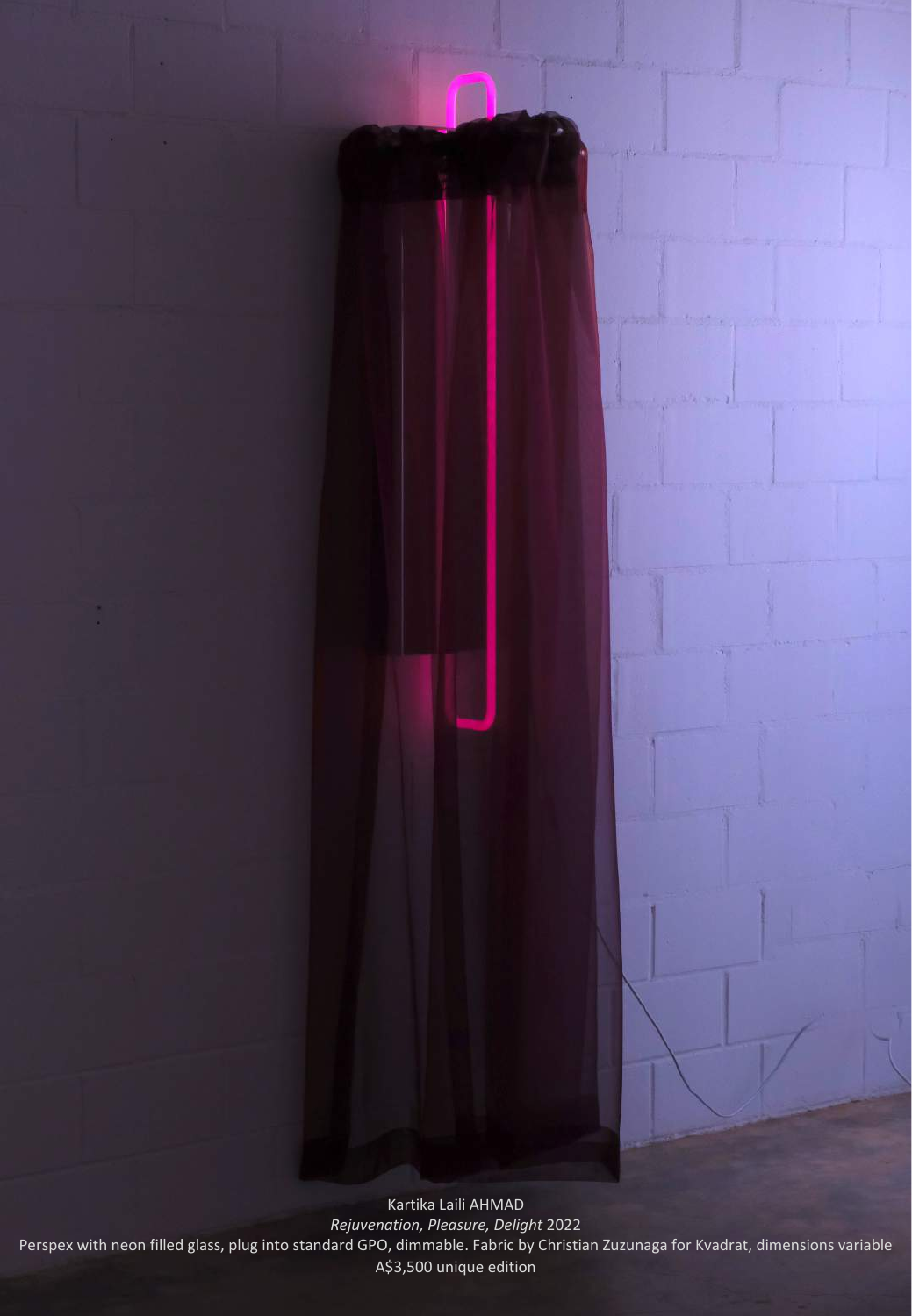

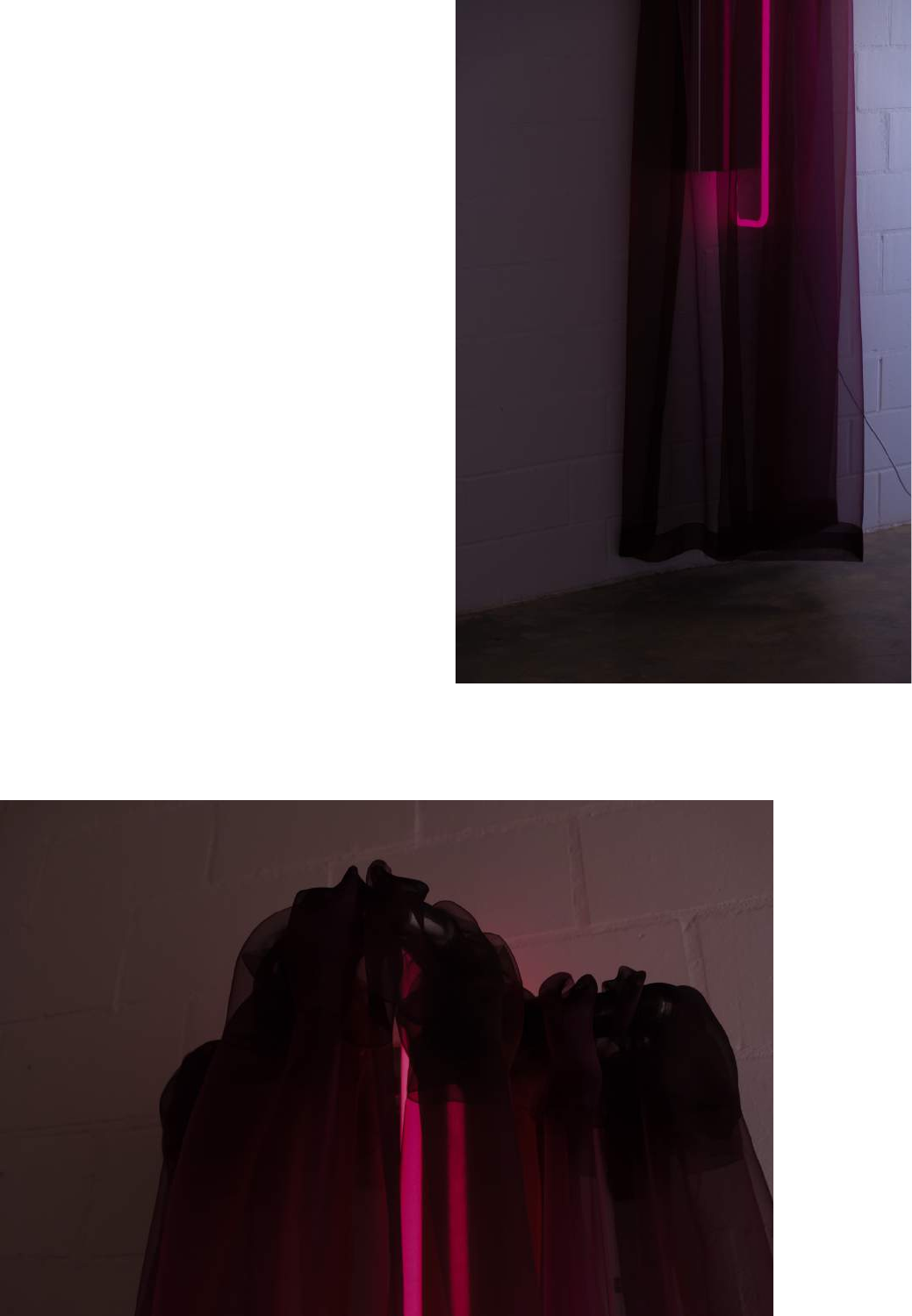

Kartika Laili AHMAD *Glisten* 2022 Perspex with argon filled glass, plug into standard GPO, dimmable. 100 x 100 x 25cm **C. P. Waller** A\$4,000 Edition of 2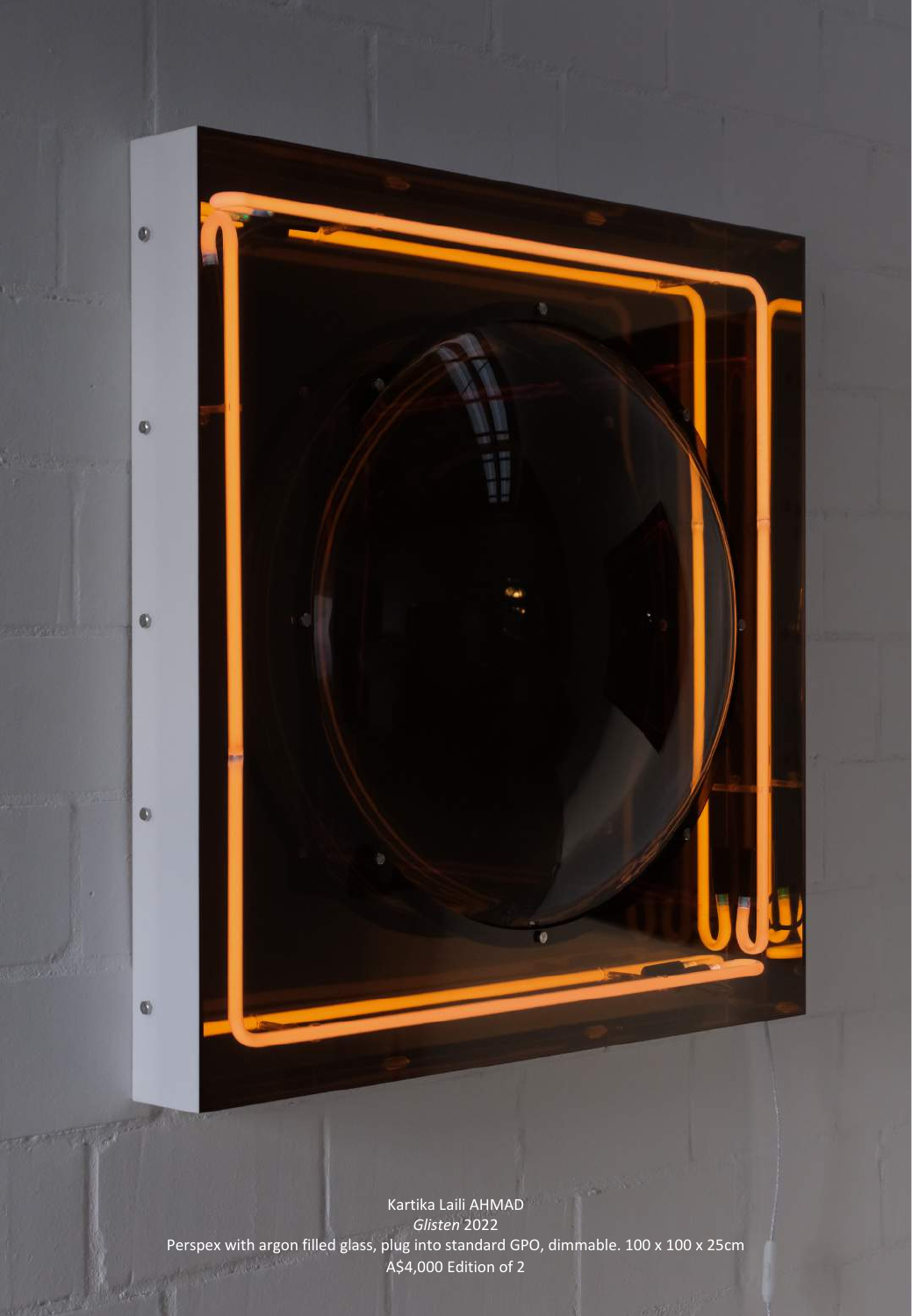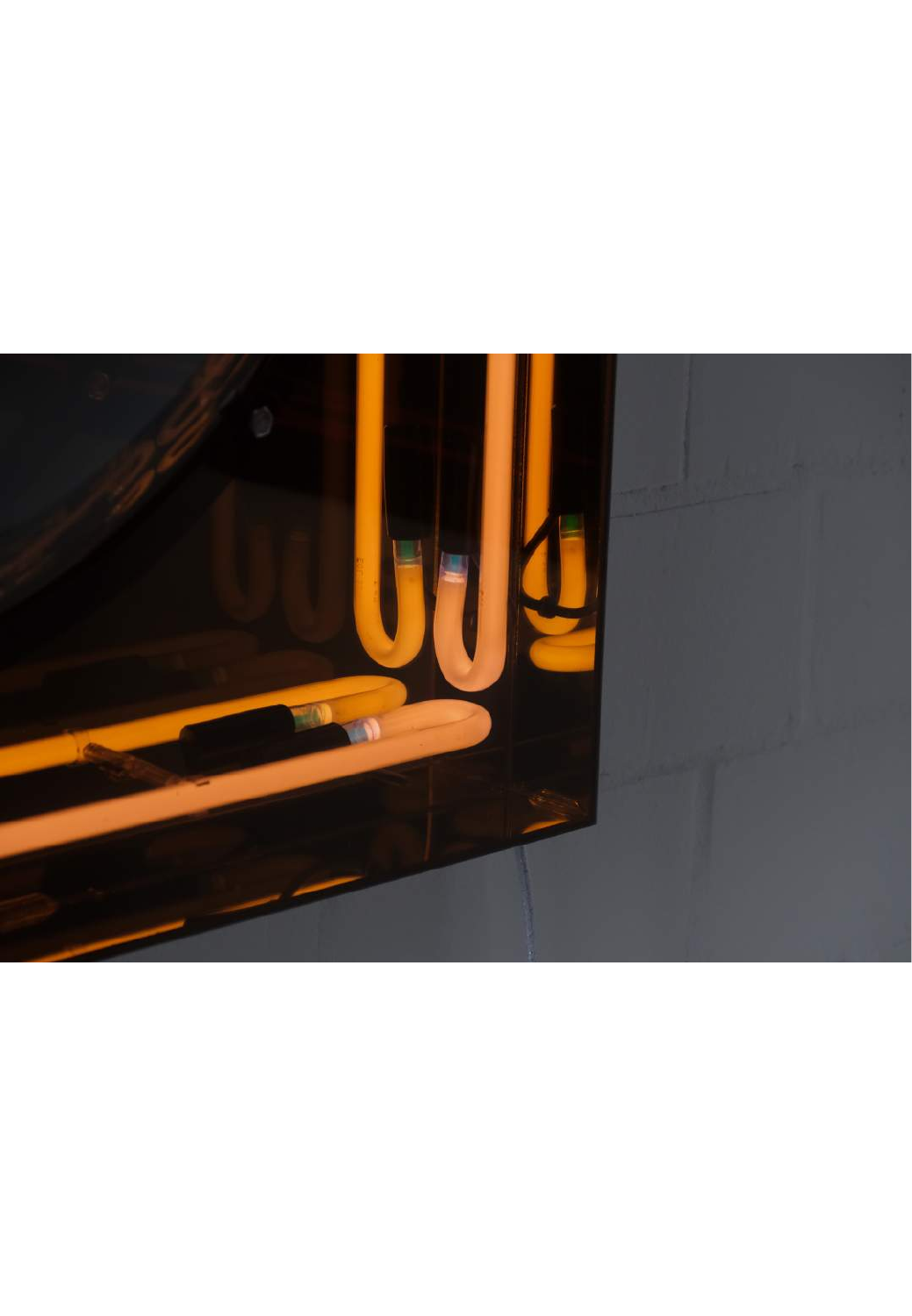

Kartika Laili AHMAD *Lady Camp Lamp - Klein* 2022 Perspex with neon filled glass, plug into standard GPO, 126 x 19 x 13cm A\$2,800 unique edition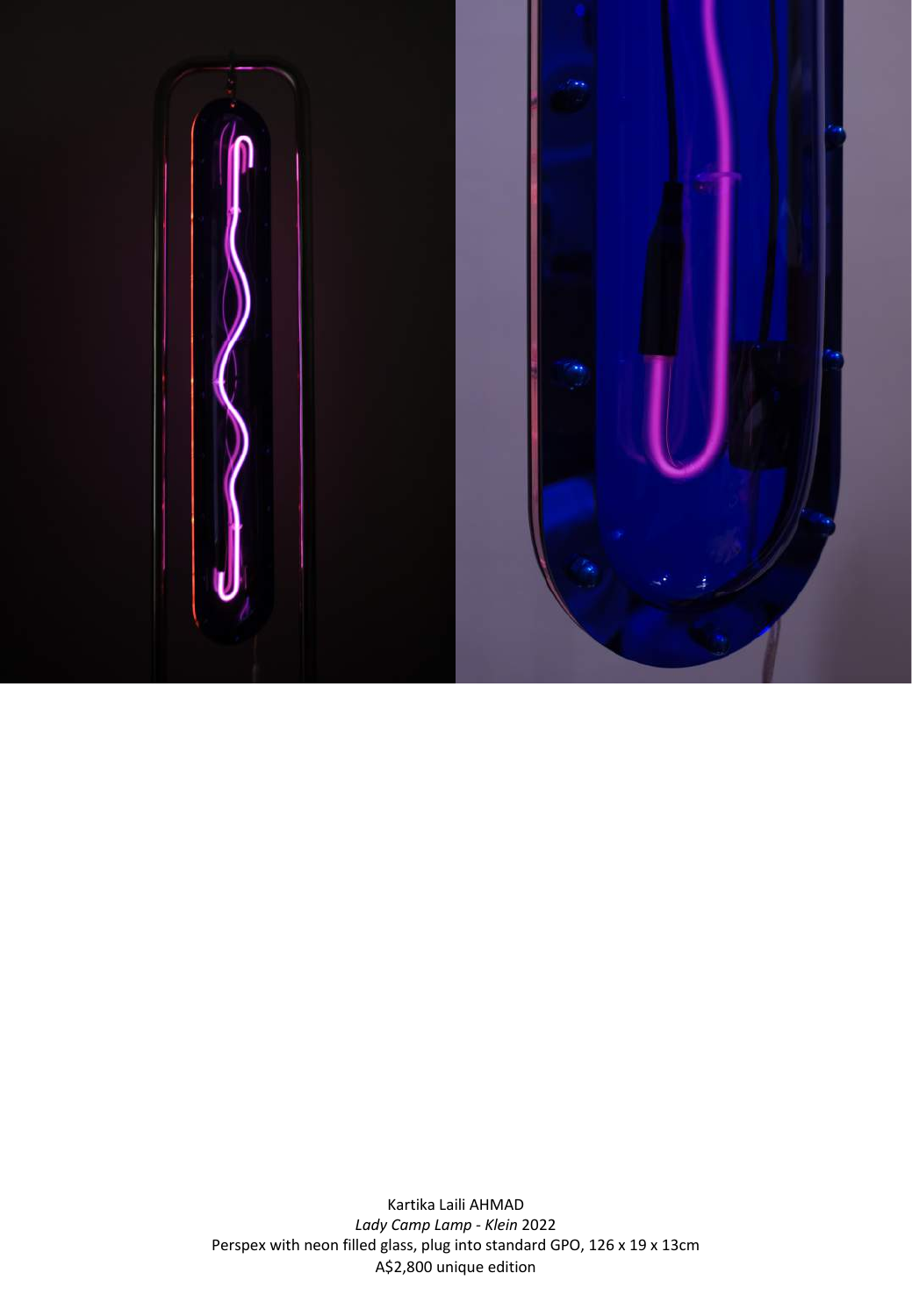Kartika Laili AHMAD *Crimson* 2022 Perspex with argon filled glass, plug into standard GPO, 126 x 19 x 6.5cm A\$2,100 each

 $\mathbb{R}$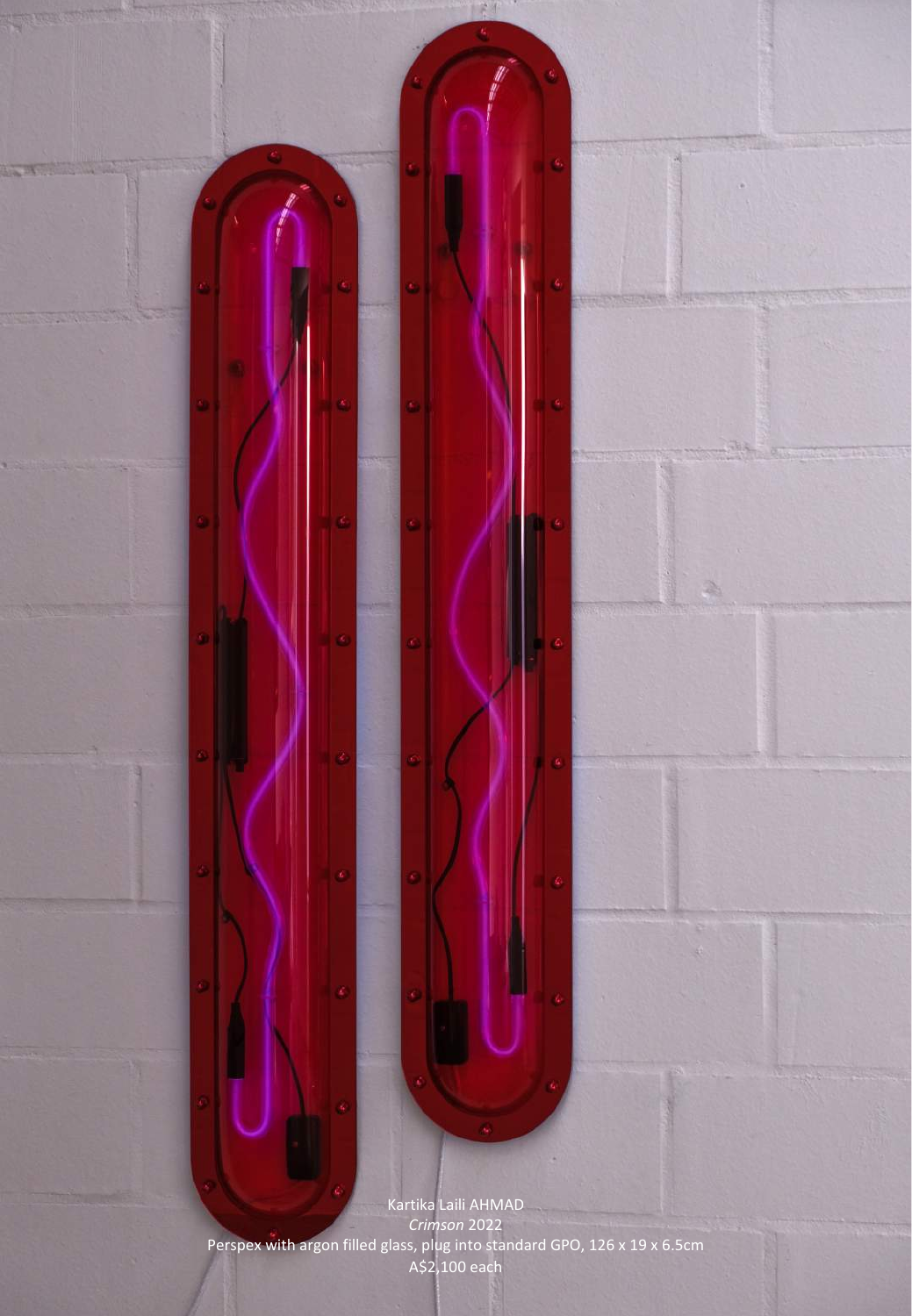Kartika Laili AHMAD *GLOOM* 2022 Perspex with neon filled glass, plug into standard GPO, dimmable. 100 x 100 x 25cm A\$4,000 Edition of 2

ò

 $\langle \nabla f \rangle$ 

ø

₿

 $\bullet$ 

 $\bullet$ 

 $\bullet$ 

 $\bullet$ 

 $\epsilon$ 

o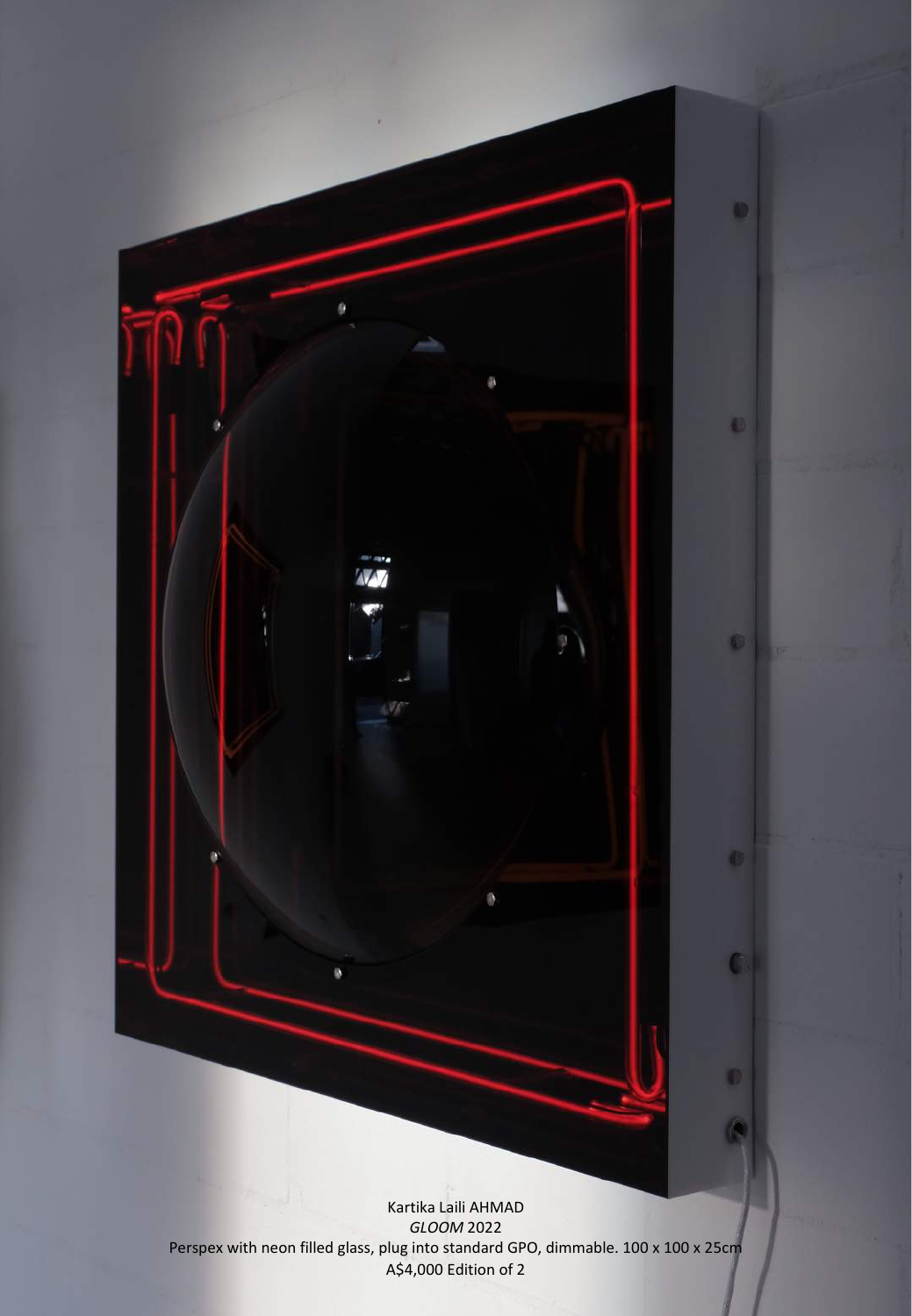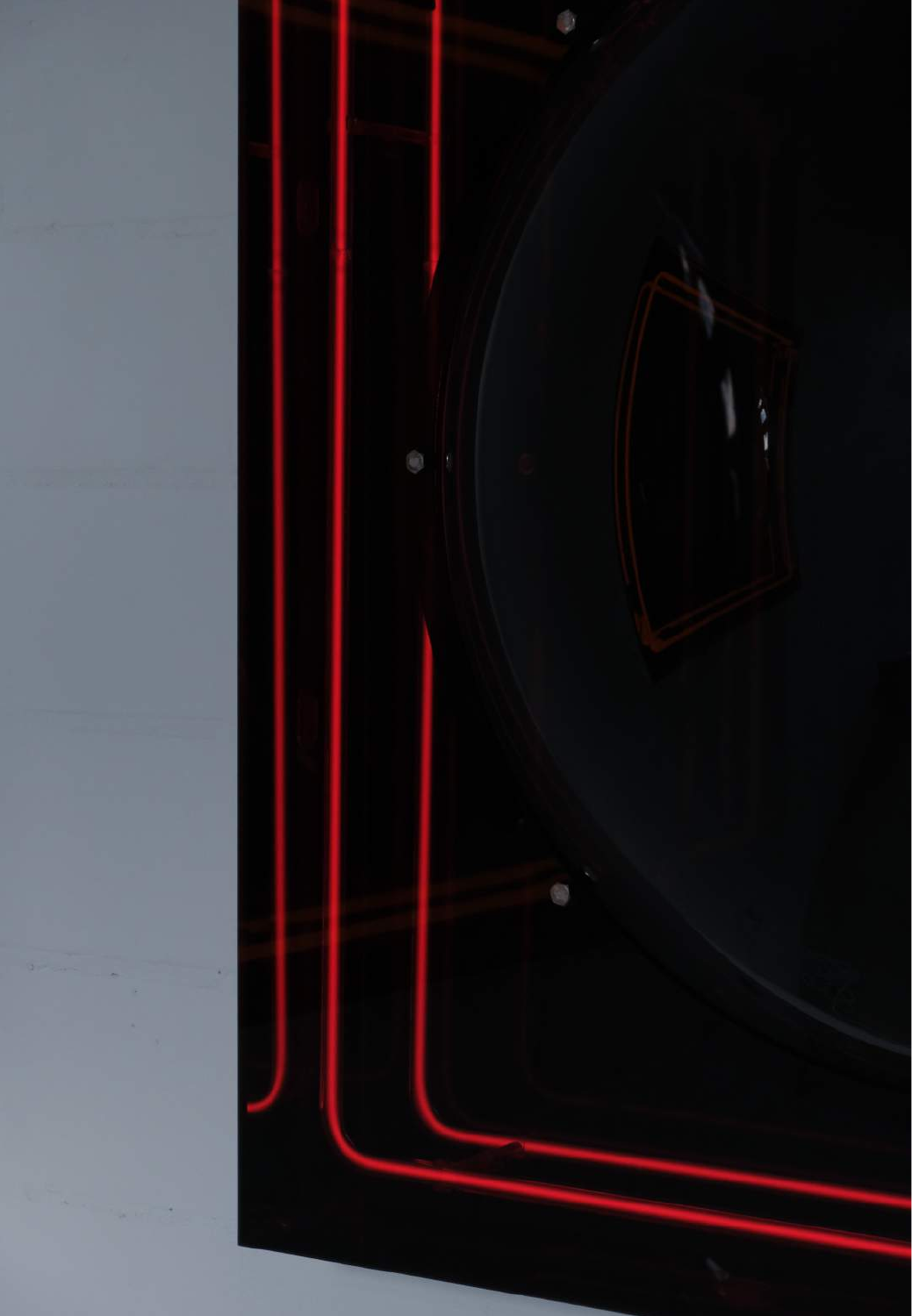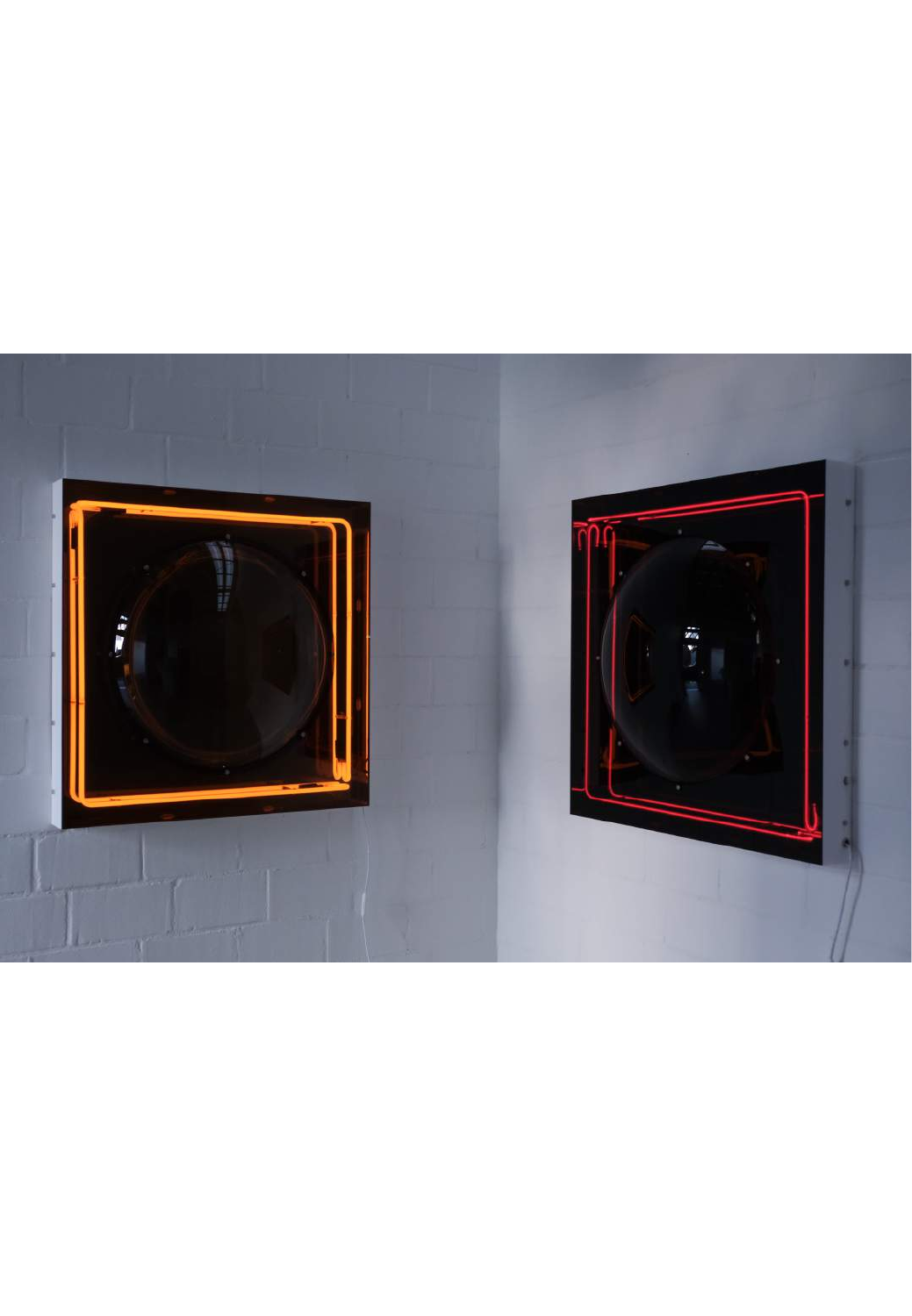Kartika Laili AHMAD *Patina* 2022 Perspex with argon filled glass, plug into standard GPO, 126 x 19 x 6.5cm A\$2,100 each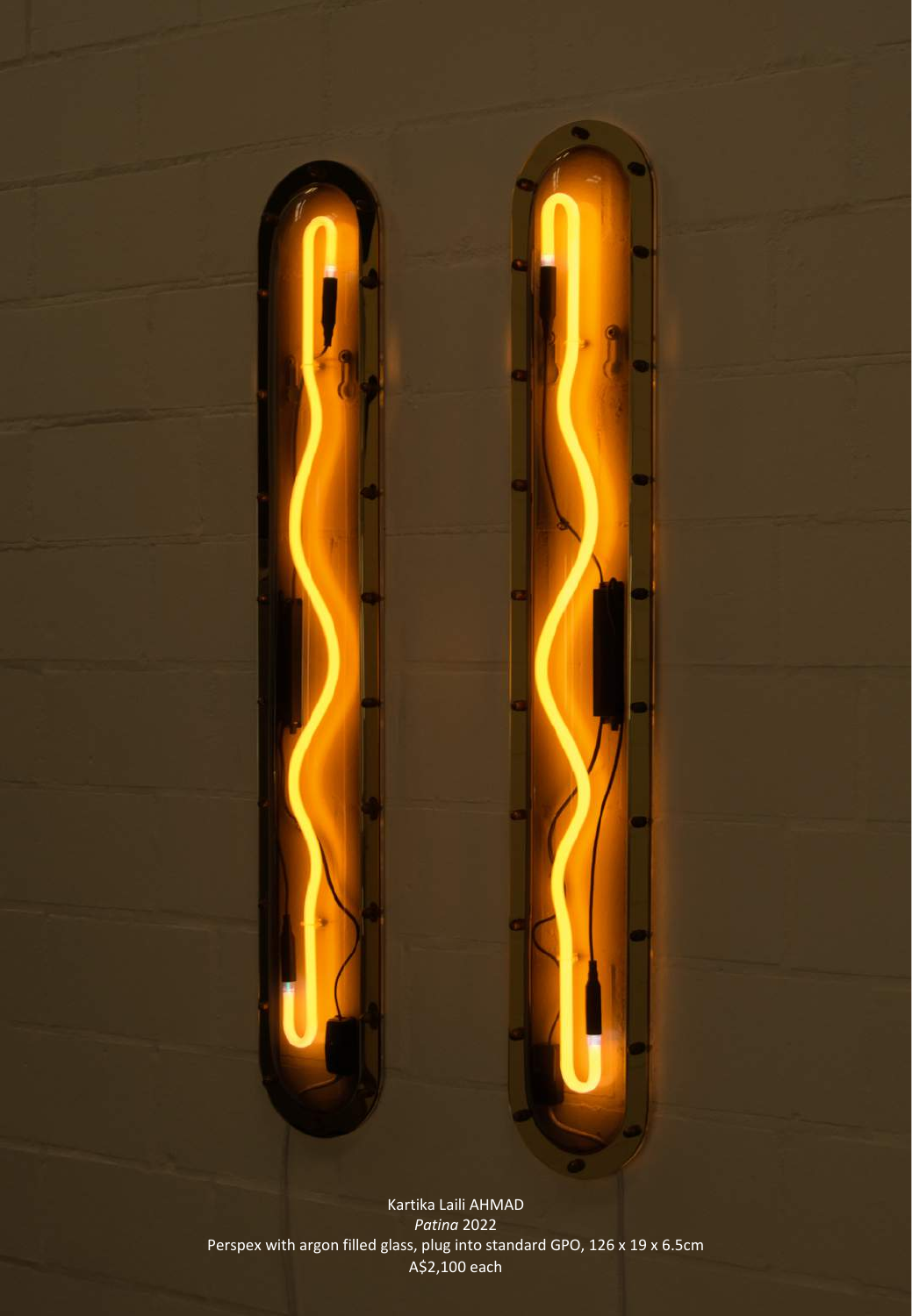